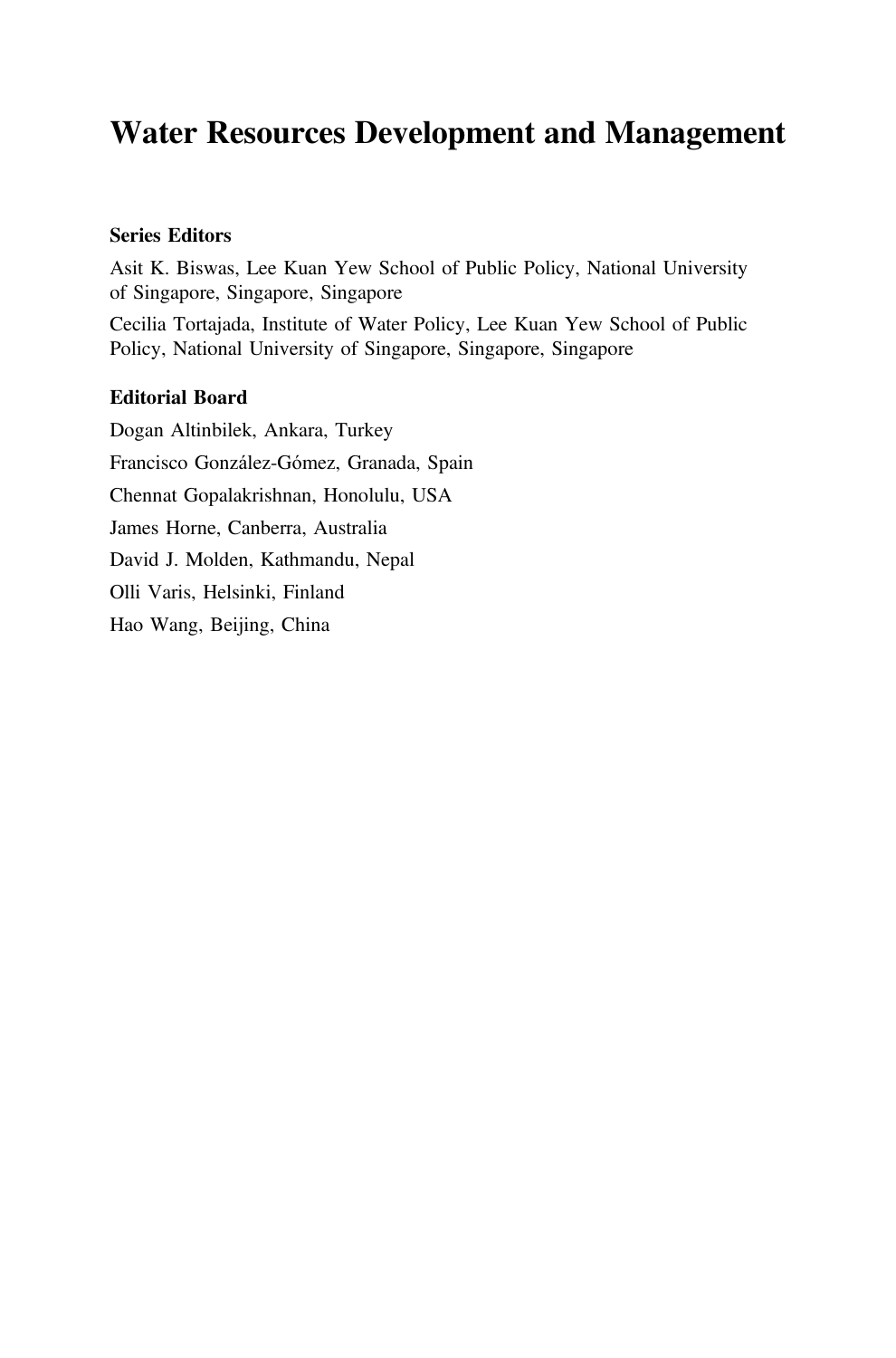### Indexed by Scopus

Each book of this multidisciplinary series covers a critical or emerging water issue. Authors and contributors are leading experts of international repute. The readers of the series will be professionals from different disciplines and development sectors from different parts of the world. They will include civil engineers, economists, geographers, geoscientists, sociologists, lawyers, environmental scientists and biologists. The books will be of direct interest to universities, research institutions, private and public sector institutions, international organisations and NGOs. In addition, all the books will be standard reference books for the water and the associated resource sectors.

More information about this series at <http://www.springer.com/series/7009>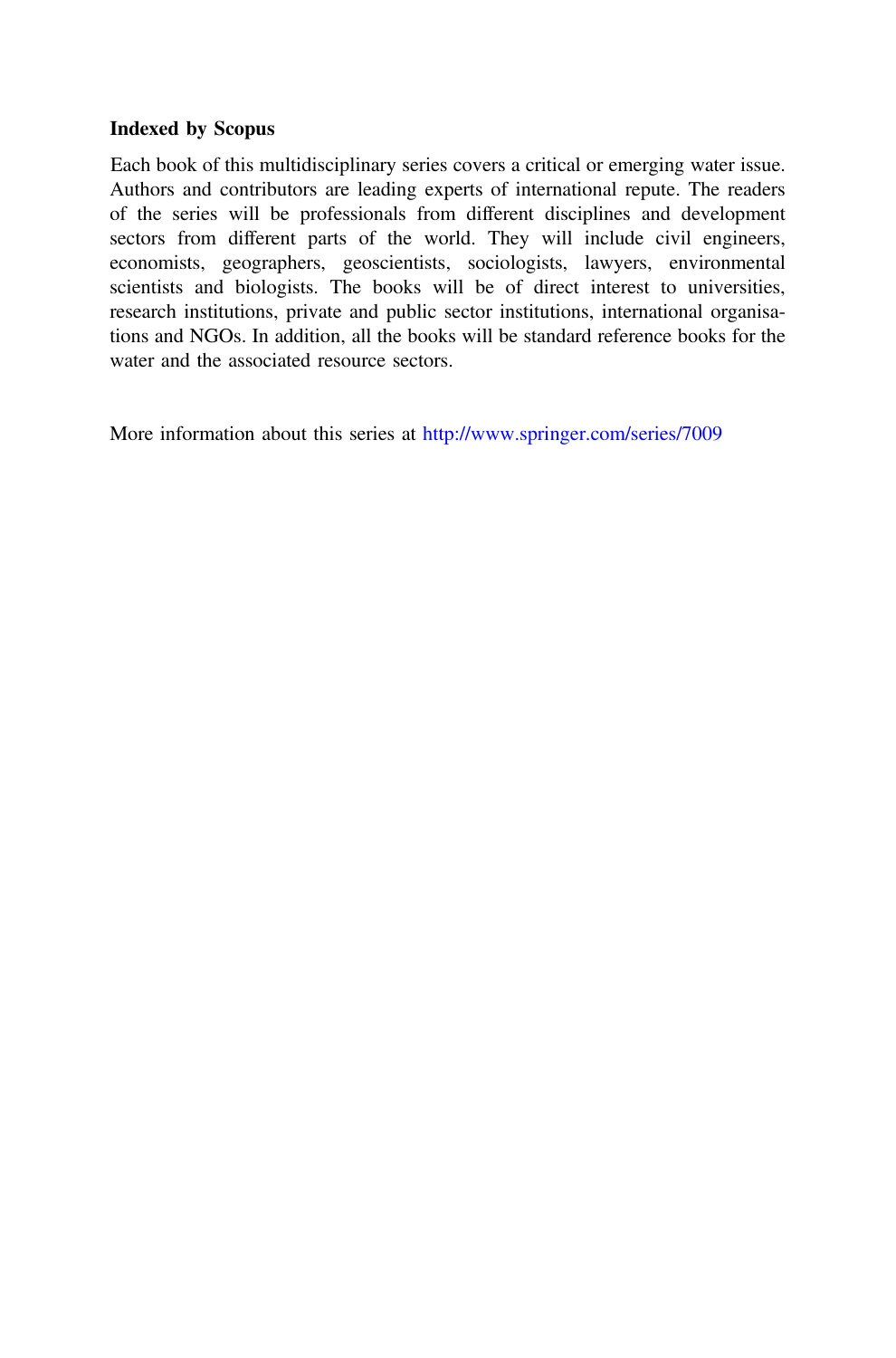Naim Haie

# Transparent Water Management Theory

Sefficiency in Sequity

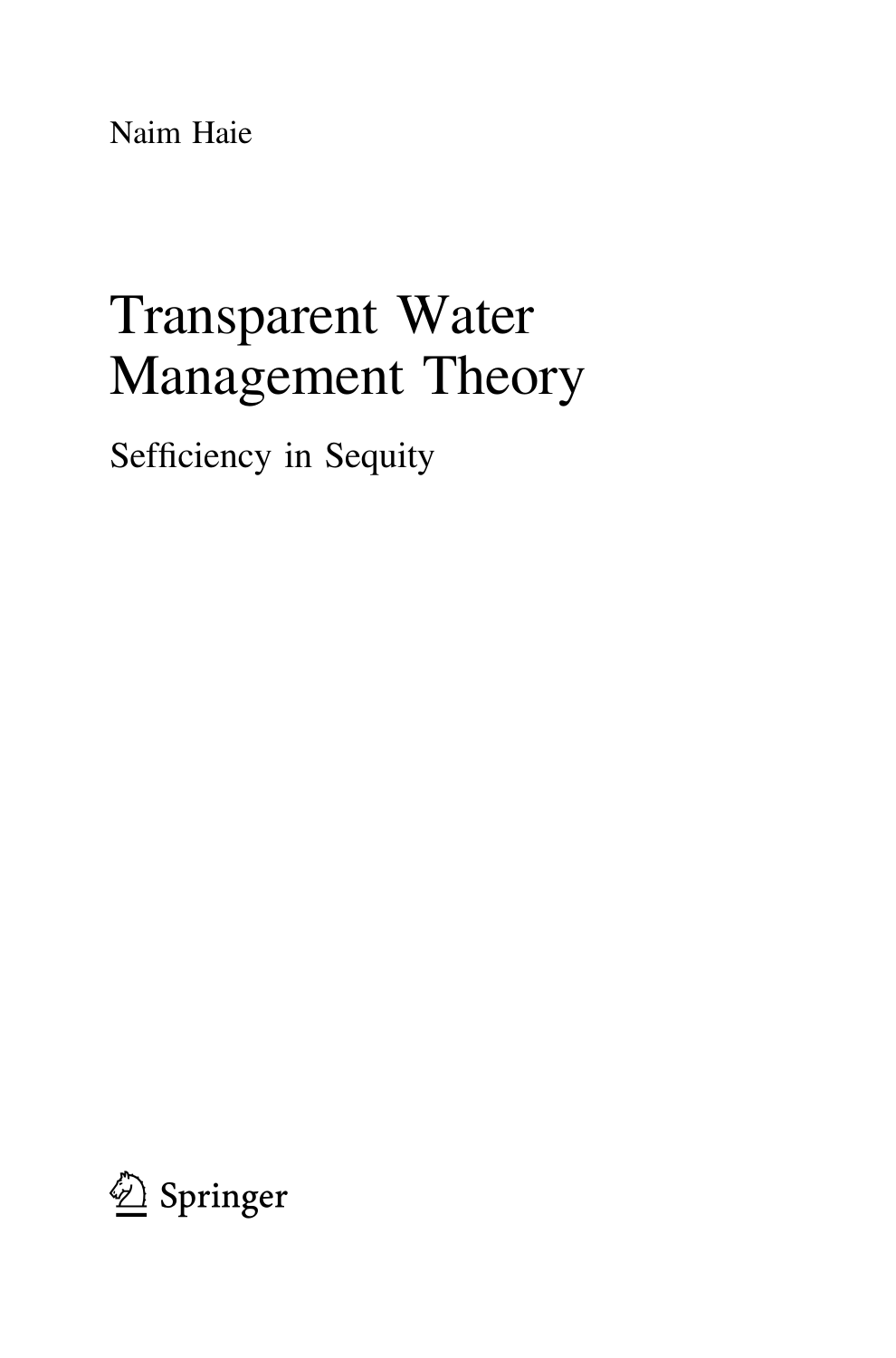Naim Haie University of Minho Guimarães, Portugal

ISSN 1614-810X ISSN 2198-316X (electronic) Water Resources Development and Management<br>ISBN 978-981-15-6283-9<br>ISBN 978-98 ISBN 978-981-15-6284-6 (eBook) <https://doi.org/10.1007/978-981-15-6284-6>

© The Editor(s) (if applicable) and The Author(s), under exclusive license to Springer Nature Singapore Pte Ltd. 2021

This work is subject to copyright. All rights are solely and exclusively licensed by the Publisher, whether the whole or part of the material is concerned, specifically the rights of translation, reprinting, reuse of illustrations, recitation, broadcasting, reproduction on microfilms or in any other physical way, and transmission or information storage and retrieval, electronic adaptation, computer software, or by similar or dissimilar methodology now known or hereafter developed.

The use of general descriptive names, registered names, trademarks, service marks, etc. in this publication does not imply, even in the absence of a specific statement, that such names are exempt from the relevant protective laws and regulations and therefore free for general use.

The publisher, the authors and the editors are safe to assume that the advice and information in this book are believed to be true and accurate at the date of publication. Neither the publisher nor the authors or the editors give a warranty, express or implied, with respect to the material contained herein or for any errors or omissions that may have been made. The publisher remains neutral with regard to jurisdictional claims in published maps and institutional affiliations.

This Springer imprint is published by the registered company Springer Nature Singapore Pte Ltd. The registered company address is: 152 Beach Road, #21-01/04 Gateway East, Singapore 189721, Singapore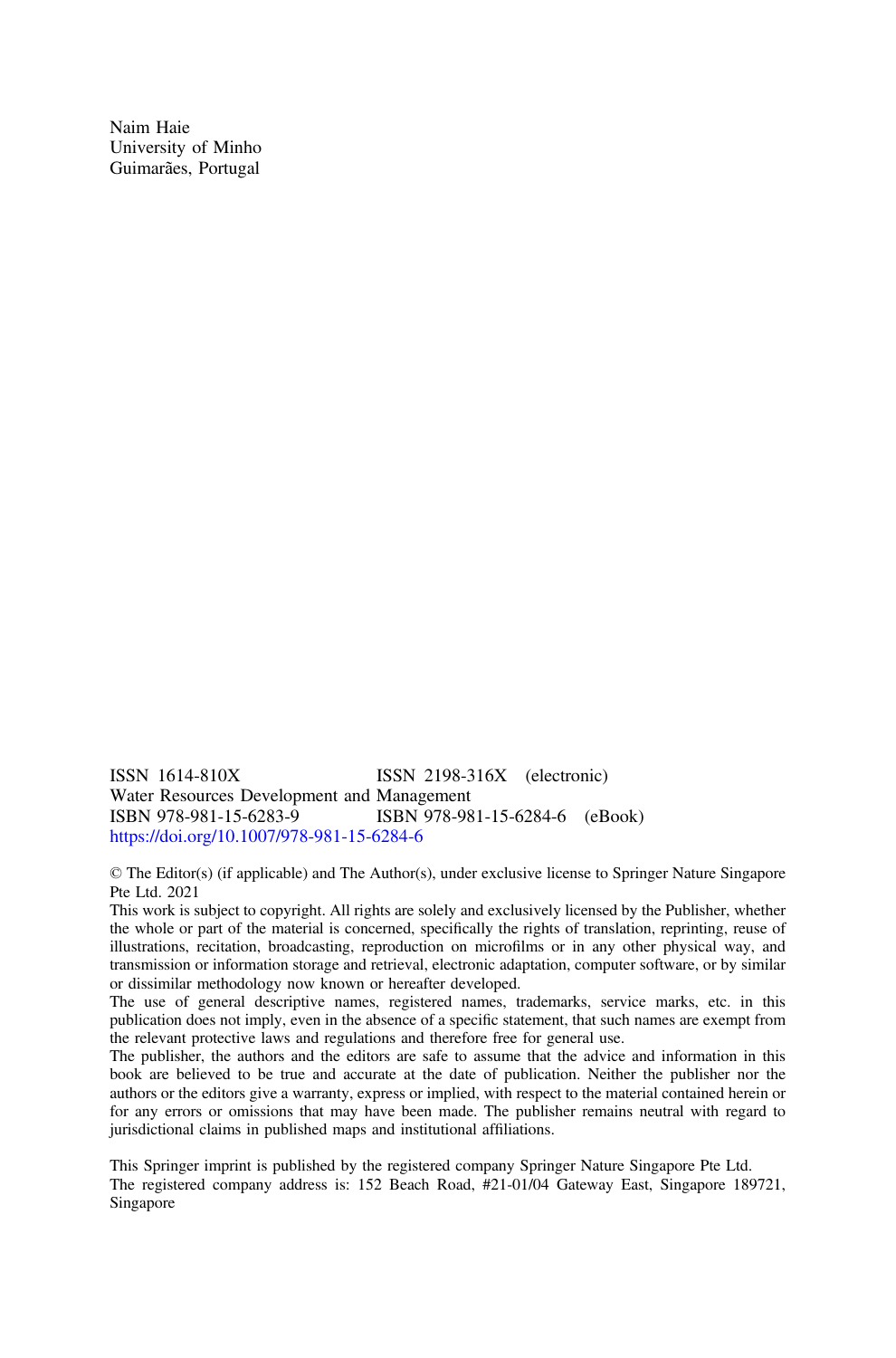To "Unity in Diversity"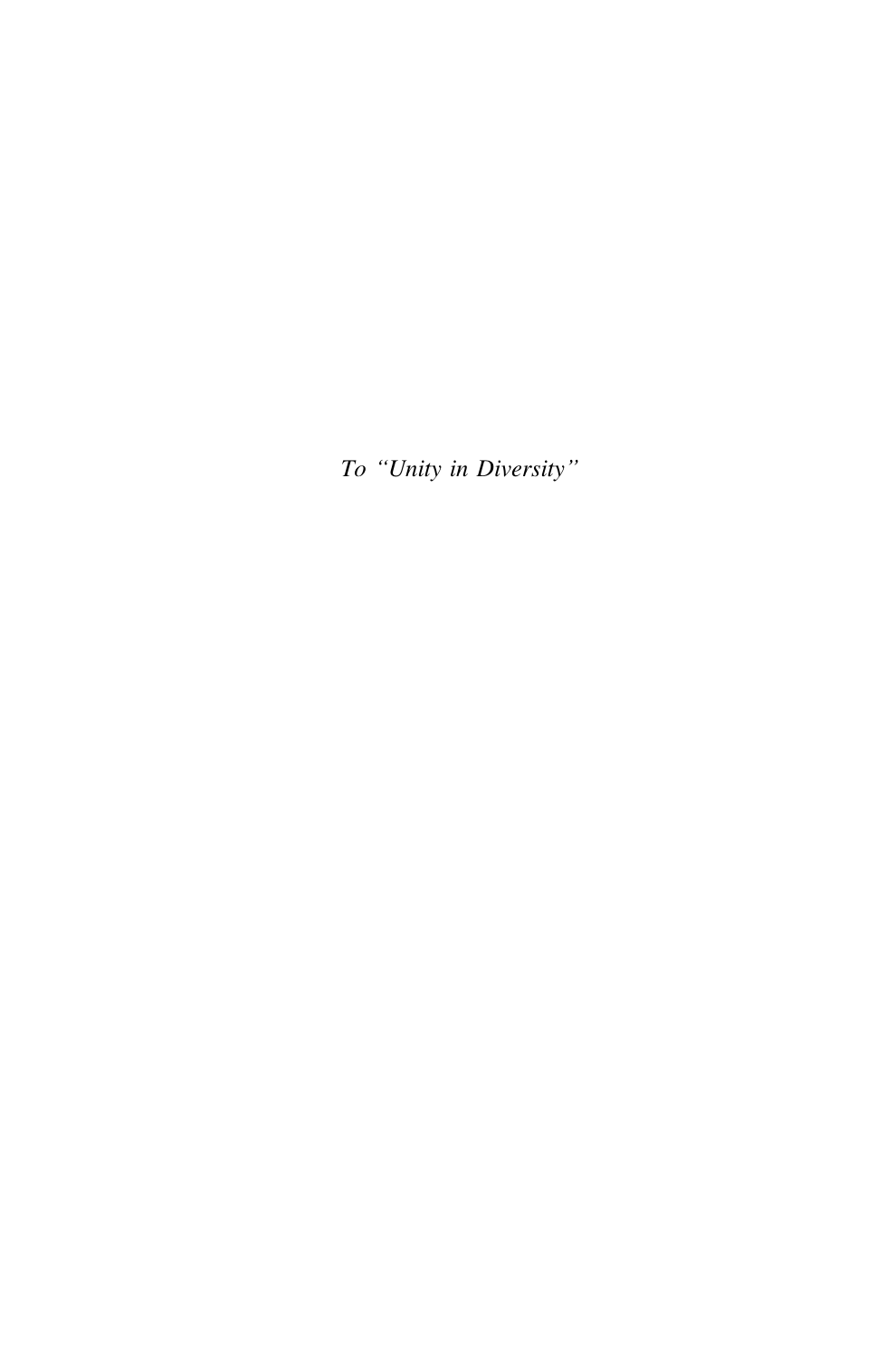### Preface

During the past three decades, I participated and read about two intensifying story lines in water management, each with its own legitimate, albeit partial, reasons. (A) the catchphrase was 'water is life' but the focus of its management was through other valid domains, such as economics, ecosystem, food and health; (B) major integrated (water) management models and tools were developed but water inconsistencies and problems grew significantly. My sense of ambivalence grew when about a decade ago I witnessed in the Winrock International Water Forum that I had the privilege to be a member, a prolonged, intense and eventually personal exchange of ideas between two famous water scholars Dr. Peter Gleick and Dr. Chris Perry. On the subject matter at hand, they presented two separate water views, each rejecting the other passionately, and only ended when one of them left the Forum. As water problems, dichotomies and policy uncertainties grew, years ago I started writing many notes for my learning, which proved very difficult but finally lead in writing this book. My only reason to do so is the hope that it may promote, in a small way, a more sustainable and equitable water management.

All the principal ideas in this book are known; however, they are organised into a theory and an approach so that their significance can be more appreciated, while making it easier, more coherent and transparent to apply them. In travelling along this path, the book differentiates and comprehensively integrates in an explicit and objective manner many of the water concepts, such as:

- Water resources and (re)use systems
- Water management theory based on five foundational ideas
- Three water management pillars and their trade-offs
- Stakeholders, learning and smart technology
- Water management terminology and system transparency
- Sustainable equity, efficiency and conservation
- Two states of water outflow vs. one state for other resources
- Inflow and outflow efficiencies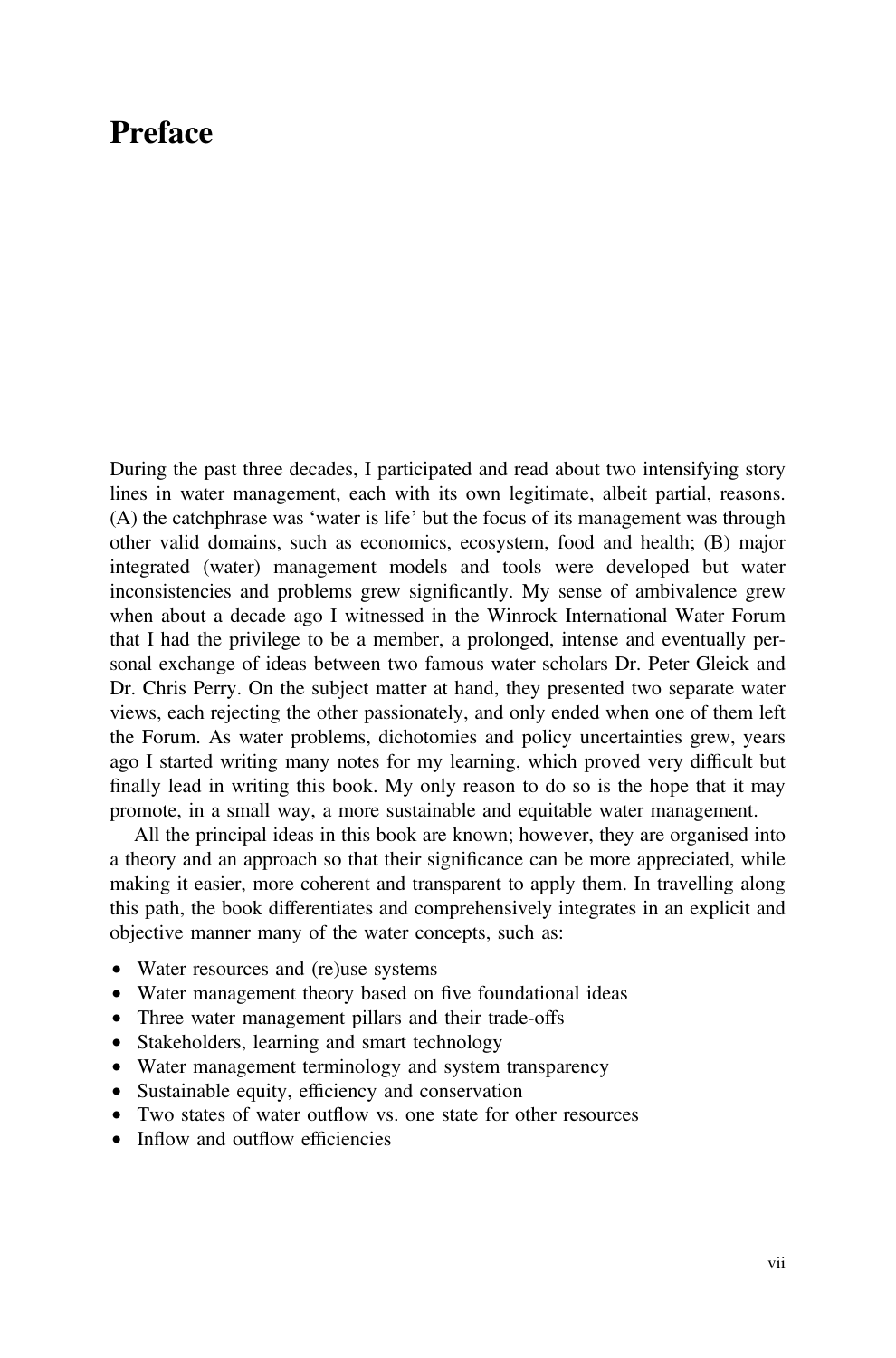- Water management categorisation and segmentation
- Water losses and unrecoverables at the flow and system levels
- Macro, meso and micro levels of water management
- Four types of policy in water management

In summary, this book highlights a theory that serves as a solid foundation for a comprehensive, systemic and water-centric management approach. It integrates two performance principles essential for sustainable water use systems, namely, equity and efficiency. It decreases the policy space for decision making encountered by water managers and facilitates advancing towards a reasonable and fair solution because of the bounded rationality inherent in its development. In combining the distributive and aggregative principles, the approach is at once transparent due to an autonomous structure, stakeholder enabler through learning, and technology promoter for gathering water data. These features are possible owing to the robust and comprehensive terminology that advances a unifying language for all types of water use systems, such as urban, agriculture and industry. Consequently, if a reader finds a statement less true, I suggest focusing on the words because each term has a concise meaning, requiring higher attention in reading the book.

Guimarães, Portugal April 2020

Naim Haie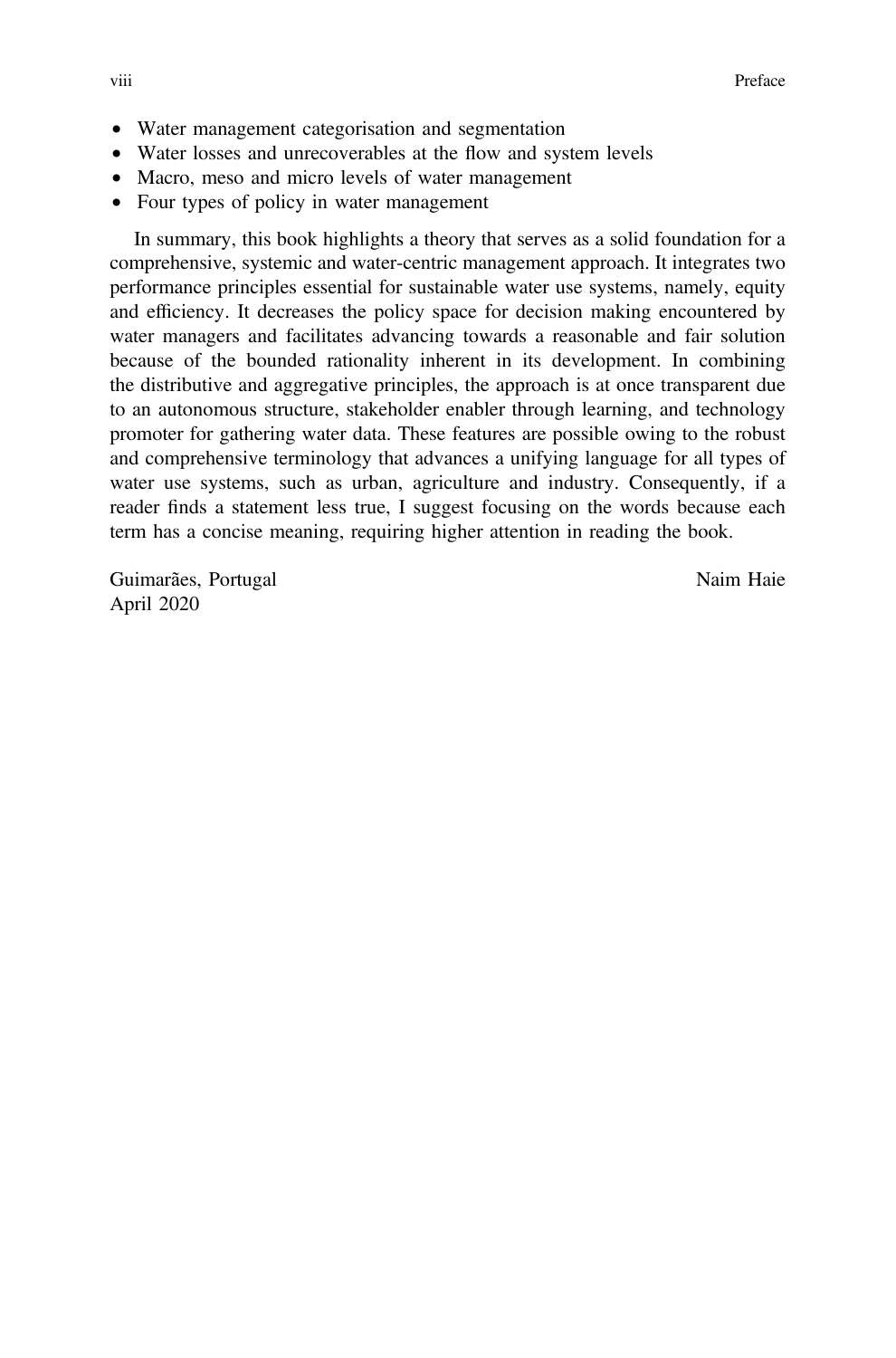### Acknowledgements

I am grateful for my learning to many distinguished water experts and decisionmakers, on the one hand, and scholars and professionals in such fields as governance, social theories and ethics, on the other.

Within the last decade or so, there were students, friends and colleagues that were helpful and sometimes essential in developing this book, and as such, I am very much indebted to them. They are alphabetically: Andrew A. Keller, Asit K. Biswas, Cecilia Tortajada, Chris J. Perry, Daniel P. Loucks, David Molden, Dogan Altinbilek, Francisco N. Correia, François Molle, Gaspar J. Machado, Gordon Young, Jun Xia, Laura E. Osinska, Miguel R. Freitas, Muhammad T. Ahmad, Nader Saiedi, Patrick Lavarde, Peter H. Gleick, Raya M. Stephan, Rui M. S. Pereira, Tom Soo, Tushaar Shah.

I also would like to thank the staff at Springer, particularly Loyola D'Silva and Prasanna Kumar Narayanasamy, for their help and support.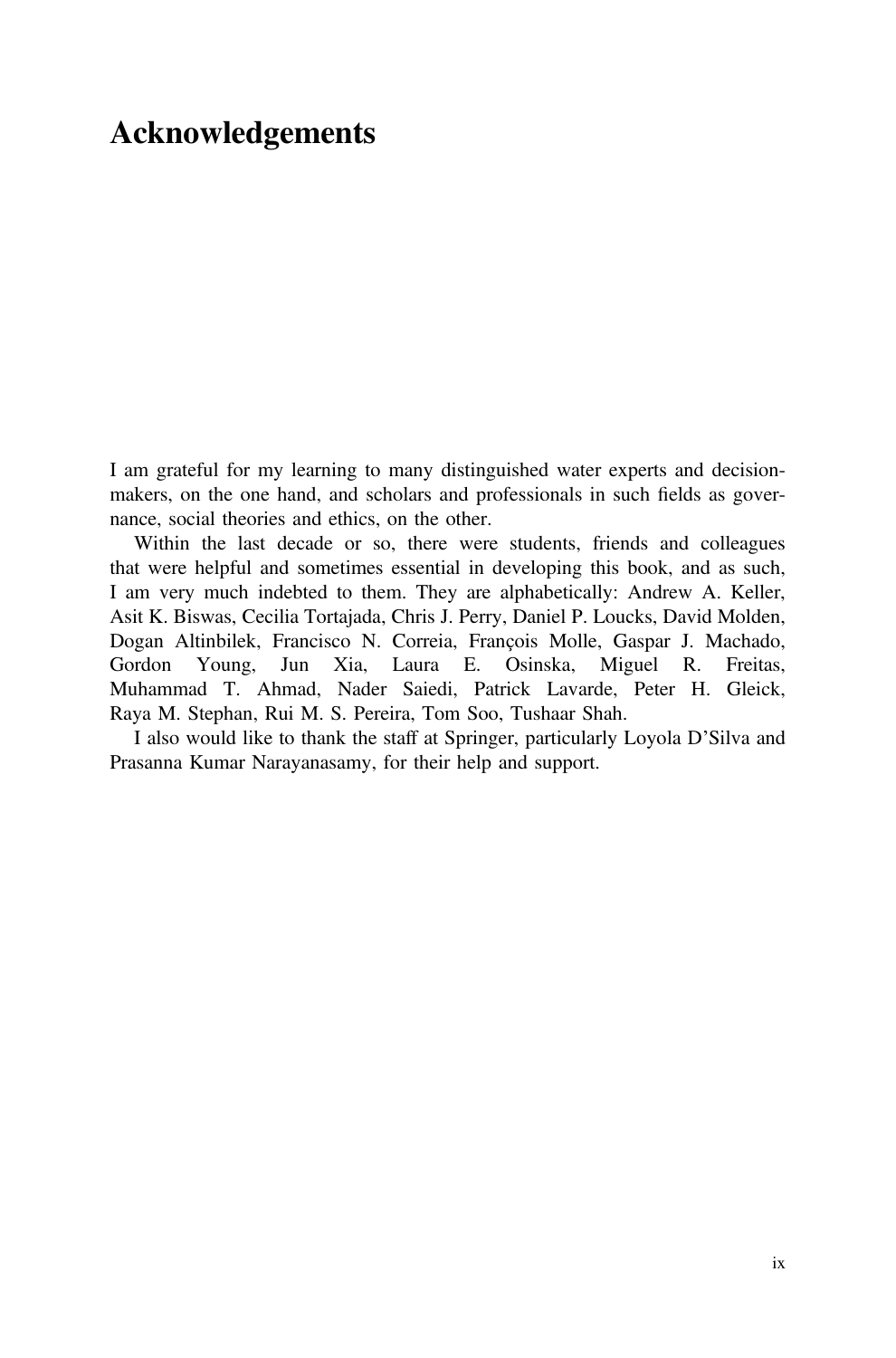## **Contents**

| 1                       |     |                                          | $\mathbf{1}$   |
|-------------------------|-----|------------------------------------------|----------------|
|                         | 1.1 | Water Security, Governance or Management | $\overline{2}$ |
|                         | 1.2 |                                          | 5              |
|                         |     |                                          | $\overline{7}$ |
| $\mathbf{2}$            |     |                                          | 9              |
|                         | 2.1 | Water Use System (WUS)                   | 9              |
|                         | 2.2 |                                          | 12             |
|                         | 2.3 |                                          | 15             |
|                         | 2.4 |                                          | 16             |
|                         | 2.5 |                                          | 18             |
|                         |     |                                          | 20             |
|                         |     |                                          | 21             |
| 3                       |     |                                          | 23             |
|                         | 3.1 | Five FIWs (Foundational Ideas About WUS) | 24             |
|                         | 3.2 |                                          | 32             |
|                         | 3.3 |                                          | 36             |
|                         |     |                                          | 36             |
| $\overline{\mathbf{4}}$ |     |                                          | 39             |
|                         |     | Sefficiency (Sustainable Efficiency)     | 40             |
|                         | 4.1 |                                          |                |
|                         | 4.2 |                                          | 43             |
|                         | 4.3 |                                          | 46             |
|                         |     | 4.3.1                                    | 46             |
|                         |     | 4.3.2<br>Beneficial Attribute            | 47             |
|                         |     | 4.3.3                                    | 49             |
|                         | 4.4 |                                          | 51             |
|                         |     | 4.4.1                                    | 52             |
|                         |     | 4.4.2                                    | 52             |
|                         |     | 4.4.3                                    | 53             |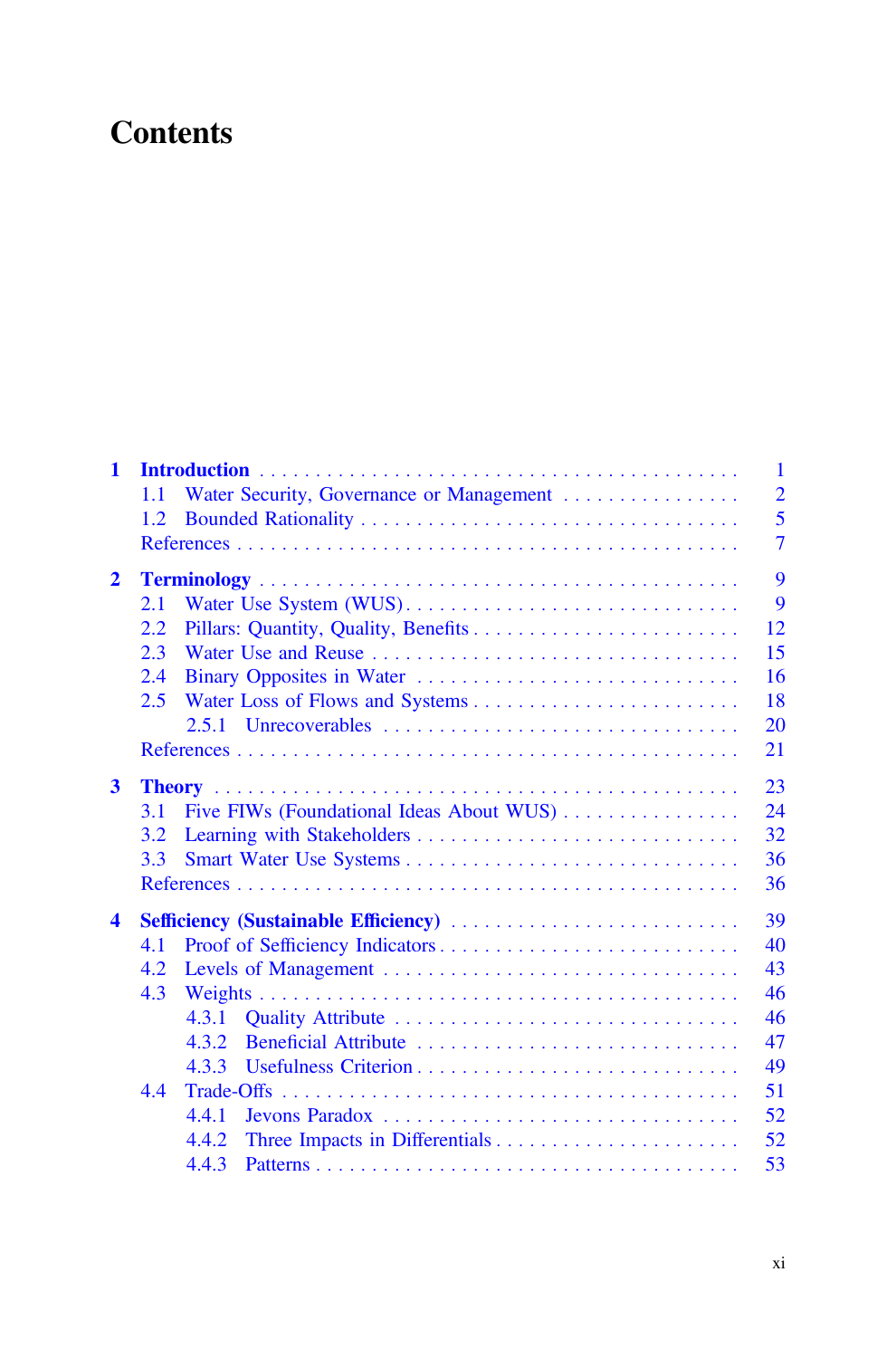|                                                    | 4.5 |                               | 58  |  |  |
|----------------------------------------------------|-----|-------------------------------|-----|--|--|
|                                                    |     | 4.5.1<br>Classical Efficiency | 59  |  |  |
|                                                    |     | 4.5.2                         | 65  |  |  |
|                                                    |     | 4.5.3<br>Effective Efficiency | 66  |  |  |
|                                                    |     | 4.5.4                         | 67  |  |  |
|                                                    |     |                               | 68  |  |  |
| 5                                                  |     |                               | 71  |  |  |
|                                                    | 5.1 |                               | 72  |  |  |
|                                                    | 5.2 |                               | 76  |  |  |
|                                                    | 5.3 |                               | 77  |  |  |
|                                                    |     |                               | 77  |  |  |
|                                                    |     |                               | 78  |  |  |
|                                                    |     |                               | 79  |  |  |
|                                                    | 5.4 |                               | 80  |  |  |
|                                                    | 5.5 |                               | 81  |  |  |
|                                                    | 5.6 |                               | 85  |  |  |
|                                                    | 5.7 |                               | 86  |  |  |
|                                                    |     |                               | 88  |  |  |
| 6                                                  |     |                               | 91  |  |  |
|                                                    | 6.1 |                               | 91  |  |  |
|                                                    | 6.2 |                               | 92  |  |  |
|                                                    | 6.3 |                               | 95  |  |  |
|                                                    | 6.4 |                               | 98  |  |  |
|                                                    | 6.5 |                               | 99  |  |  |
|                                                    | 6.6 |                               | 102 |  |  |
|                                                    | 6.7 | Trade and Water Footprint     | 103 |  |  |
|                                                    |     |                               | 104 |  |  |
| 107                                                |     |                               |     |  |  |
| 109                                                |     |                               |     |  |  |
| Appendix C: Environment and Social Contract<br>113 |     |                               |     |  |  |
|                                                    | 115 |                               |     |  |  |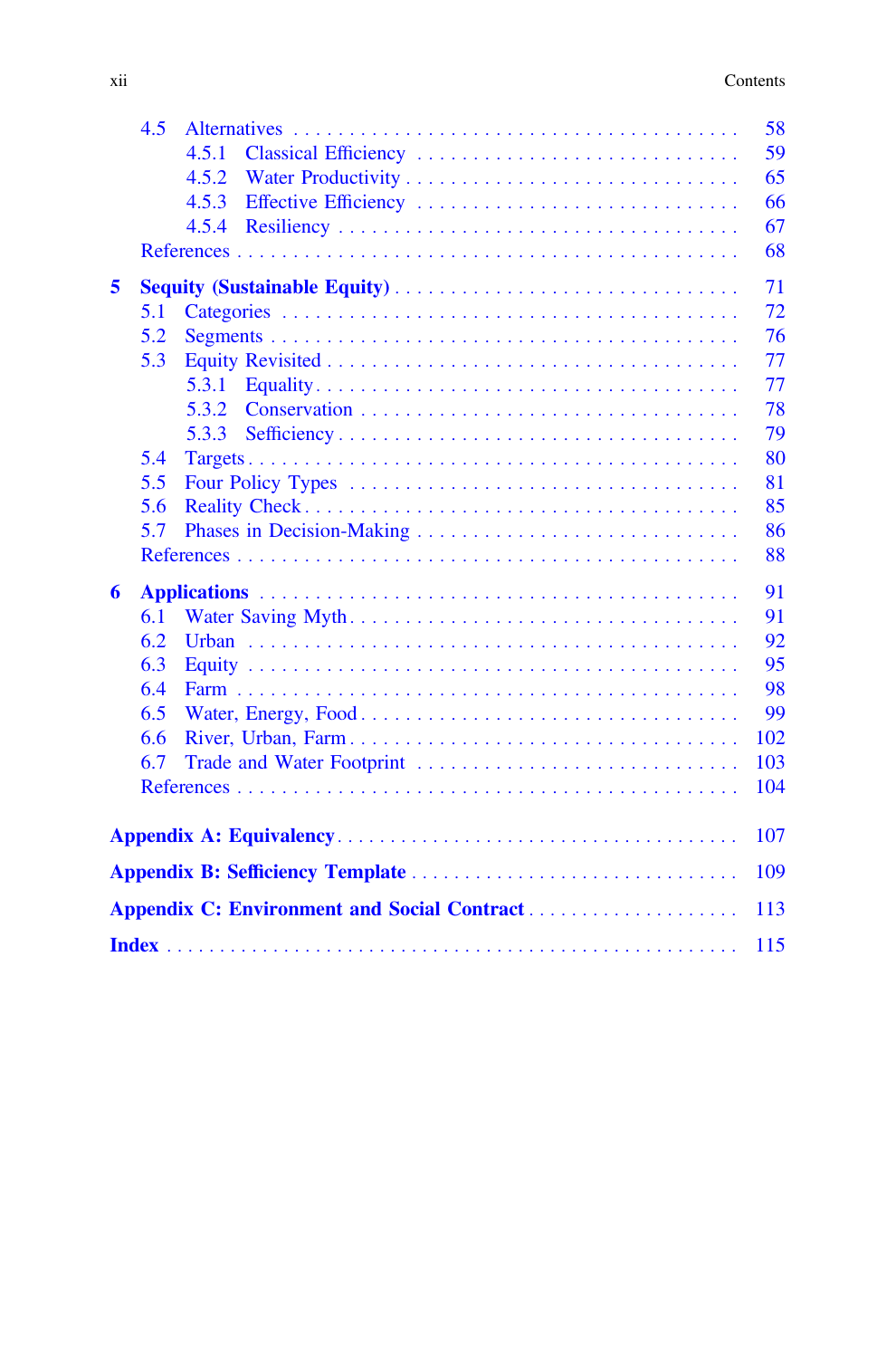## Abbreviations and Symbols

| <b>Symbol</b>           | <b>Description</b>                                                             | Unit                     |
|-------------------------|--------------------------------------------------------------------------------|--------------------------|
| 3ME                     | Macro, Meso, Micro SE                                                          | $\%$                     |
| b                       | Benefit index                                                                  | $\overline{\phantom{0}}$ |
| bSefficiency            | $SE_b$ = beneficial Sefficiency (W <sub>qX</sub> = 1); quantity Sefficiency    | $\%$                     |
| $\mathsf{C}$            | Consumption $(= ET + NR)$                                                      | $L3$ ; $L3/L2$           |
| $\mathbf c$             | Consumptive index; OUT index                                                   |                          |
| C <sub>1</sub>          | Consumption fraction $(= C/I)$                                                 |                          |
| CE                      | <b>Classical Efficiency</b>                                                    | $\%$                     |
| cMacroSE                | Consumptive MacroSE <sub>S</sub> ( $ic = 0$ )                                  | $\%$                     |
| cMaccoSE <sub>b</sub>   | Consumptive MacroSE <sub>b</sub> ( $ic = 0$ )                                  | $\%$                     |
| cMesoSE                 | Consumptive MesoSE <sub>S</sub> ( $ic = 0$ )                                   | $\%$                     |
| $c$ MesoSE <sub>b</sub> | Consumptive MesoSE <sub>b</sub> ( $ic = 0$ )                                   | $\%$                     |
| cMicroSE                | $=$ cMicroSE <sub>S</sub> = MicroSE                                            | $\%$                     |
| cSE                     | $=$ cSE <sub>S</sub> = cSefficiency = Consumptive Sefficiency ( <i>ic</i> = 0) | $\%$                     |
| cSE <sub>b</sub>        | Consumptive bSefficiency $(ic = 0)$                                            | $\%$                     |
| d                       | Desirables; compact form of b, q or s                                          |                          |
| DS <sub>req</sub>       | Downstream required water                                                      | L3; L3/L2                |
| EE                      | <b>Effective Efficiency</b>                                                    | $\%$                     |
| ET                      | Evapotranspiration                                                             | $L3$ ; $L3/L2$           |
| $\rm i$                 | IN Sefficiency; IN index                                                       | $\overline{\phantom{0}}$ |
| $\mathbf I$             | Inflow $(= V1 + OS + PP)$                                                      | L3; L3/L2                |
| ic                      | IN or inflow Sefficiency $(= 1)$ ; OUT or consumptive<br>Sefficiency $(= 0)$   |                          |
| iMacroSE                | Inflow MacroSE <sub>s</sub> ( $ic = 1$ )                                       | $\%$                     |
| $i$ Macro $SEb$         | Inflow MacroSE <sub>b</sub> ( $ic = 1$ )                                       | $\%$                     |
| iMesoSE                 | Inflow MesoSE <sub>S</sub> $(ic = 1)$                                          | $\%$                     |
| iMesoSE <sub>b</sub>    | Inflow MesoSE <sub>b</sub> $(ic = 1)$                                          | $\%$                     |

(continued)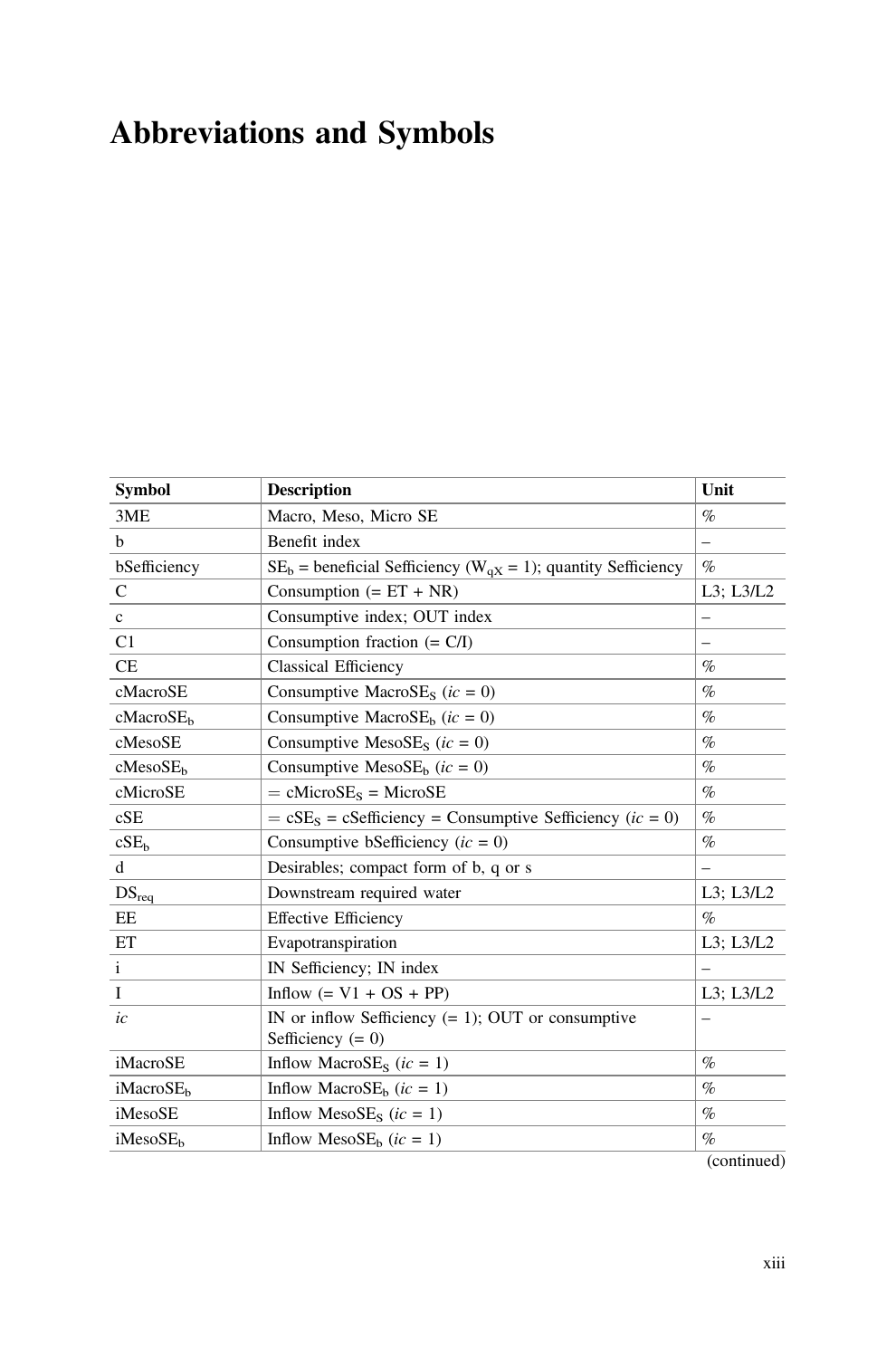| <b>Symbol</b>         | Description                                                                   | Unit                     |
|-----------------------|-------------------------------------------------------------------------------|--------------------------|
| iMicroSE              | $=$ iMicroSE <sub>S</sub> = MicroSE                                           | $\%$                     |
| indicator of interest | Amount of water allocated to a member in a period of time                     | $L3$ ; $L3/L2$           |
| iSE                   | $=$ iSE <sub>S</sub> = iSefficiency = Inflow Sefficiency ( <i>ic</i> = 1)     | $\%$                     |
| iSE <sub>b</sub>      | Inflow bSefficiency $(ic = 1)$                                                | $\%$                     |
| M1                    | Water allocated to the most advantaged member (first<br>member)               | L3; L3/L2                |
| M <sub>2</sub>        | Water (re)allocated to the least advantaged member (second<br>member)         | $L3$ ; $L3/L2$           |
| Macro                 | Macro level water management                                                  | $\overline{a}$           |
| MacroSE <sub>S</sub>  | One of the three levels of Sefficiency                                        | $\%$                     |
| MacroSE               | $=$ MacroSE <sub>S</sub> = Macro Sefficiency                                  | $\%$                     |
| MaccoSE <sub>b</sub>  | Macro bSefficiency                                                            | $\%$                     |
| Member                | Examples: stakeholders, groups, and zones (see M1 and M2)                     | $L3$ ; $L3/L2$           |
| Meso                  | Meso level water management                                                   | $\overline{a}$           |
| MessageS              | One of the three levels of Sefficiency                                        | $\%$                     |
| MesoSE                | $=$ MesoSE <sub>S</sub> = Meso Sefficiency                                    | $\%$                     |
| MesoSE <sub>b</sub>   | Meso bSefficiency                                                             | $\%$                     |
| Micro                 | Micro level water management                                                  | $\overline{a}$           |
| MicroSE <sub>s</sub>  | One of the three levels of Sefficiency                                        | $\%$                     |
| MicroSE               | $=$ MicroSE <sub>S</sub> = Micro Sefficiency                                  | $\%$                     |
| MicroSE <sub>b</sub>  | Micro bSefficiency                                                            | $\%$                     |
| Mn                    | M1 or M2                                                                      | $L3$ ; $L3/L2$           |
| $\mathbf n$           | 1 or 2 in Mn, i.e, M1 or $M2$                                                 | $\overline{\phantom{0}}$ |
| nb                    | Non-beneficial index                                                          | $\overline{\phantom{0}}$ |
| nc                    | Non-consumptive index                                                         |                          |
| <b>NEW</b>            | New water supply, $0 \leq NEW \leq (SW1 + SW2)$                               | $L3$ ; $L3/L2$           |
| nq                    | Pollution index                                                               |                          |
| NR                    | Non-Reusable ( $C$ -ET = non-ET consumptive water)                            | $L3$ ; $L3/L2$           |
| ns                    | Non-useful index                                                              |                          |
| O                     | Outflow $(= C + R)$                                                           | $L3$ ; $L3/L2$           |
| <b>OS</b>             | Water from Other Sources                                                      | L3; L3/L2                |
| PP                    | <b>Total Precipitation</b>                                                    | L3; L3/L2                |
| PtI                   | Policy type I                                                                 | $\equiv$                 |
| PtII                  | Policy type II                                                                | $\overline{\phantom{0}}$ |
| PtIII                 | Policy type III                                                               | $\overline{\phantom{0}}$ |
| PtIV                  | Policy type IV                                                                |                          |
| q                     | Quality index                                                                 |                          |
| $\mathbb{R}$          | Returns, return flows/volumes, non-consumptive<br>flows/volumes $(= V2 + RP)$ | L3; L3/L2                |
| R1                    | Return fraction $(= R/I)$                                                     |                          |
| <b>RE</b>             | Resiliency                                                                    | $\%$                     |
|                       |                                                                               |                          |

(continued)

(continued)